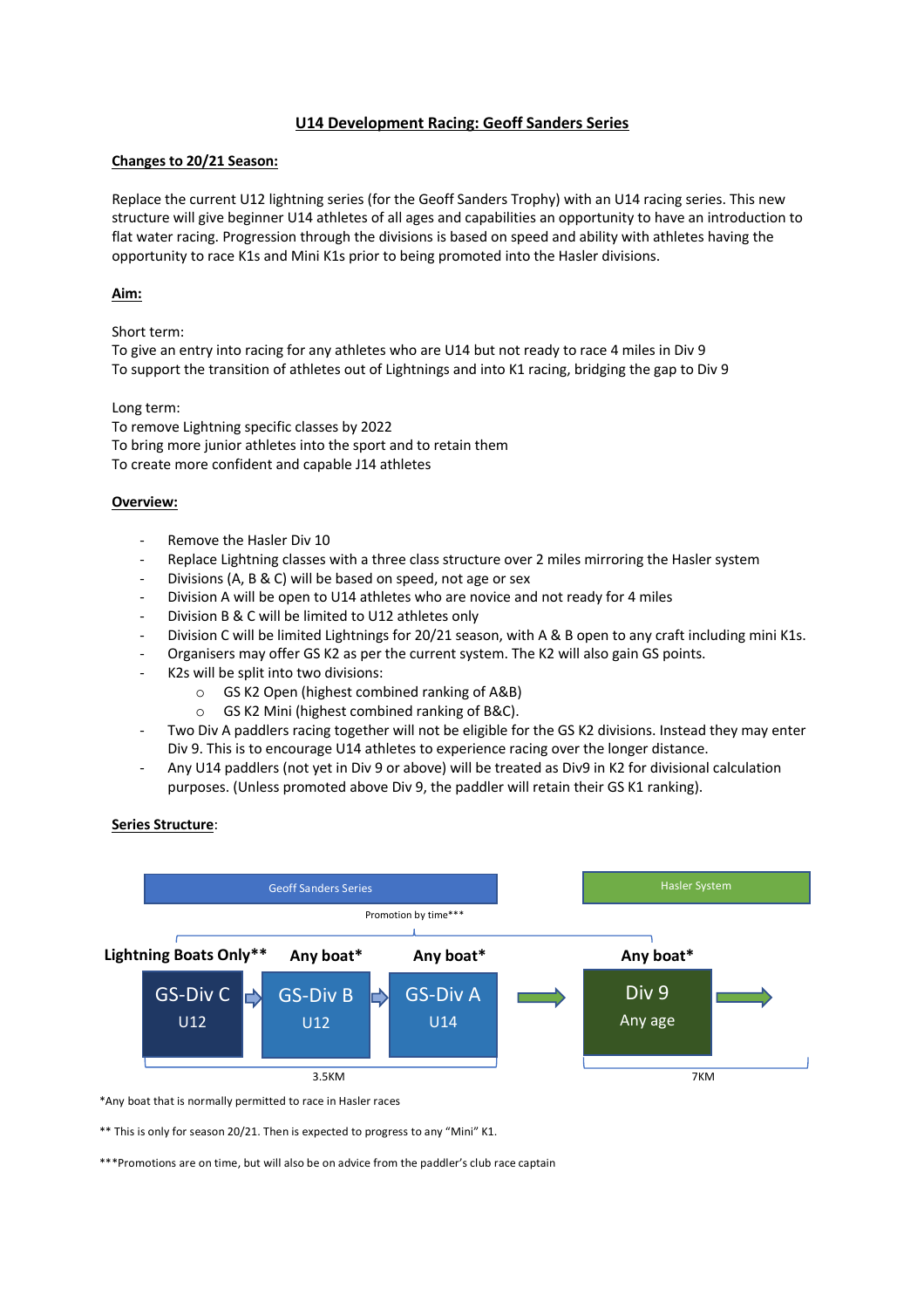## **Rules:**

- **01. Rules & Points:**
	- a. Racing in this series will be open to U14 paddlers (see b.) not previously promoted to Div 9 or higher
		- i. These races are intended as introductory races and team leaders are required to enter athletes in the division they believe to be most appropriate. There is no expectation to start at the bottom. Paddlers MUST enter the division that is most appropriate for their ability
	- b. GS-DivB and GS-DivC will be for U12 paddlers only, GS-DivA is open to U14 paddlers.
		- i. GS-DivA is open to all paddlers U14, including faster U12 and U10 paddlers.
		- ii. Promotion through the divisions is based on speed not age
	- c. Boat Type
		- i. Paddlers in GS-DivA or B races may use any craft that is eligible in a Hasler singles class (including lightnings and other mini K1's)
		- ii. Paddlers in GS-DivC races must use a lightning K1 (2020 /2021 season only, will be opened to any mini K1 after this).
	- d. Starts will be in class and prizes to be given for the fastest three paddlers in each class.
		- i. Other discretionary prizes are actively encouraged. Some suggestions below; this list is not exhaustive and will be at the race organisers' discretion.
			- 1. First Female
			- 2. Fastest U10 Boy / Girl
			- 3. Fastest U12 Boy / Girl
	- e. Starts can be combined, as appropriate.
		- i. This is actively encouraged where races are not quorate.
		- ii. It is acknowledged that larger races produce a better learning experience, and organisers may choose to combine starts that are quorate to increase the field size
		- iii. Where races are combined results will still be calculated separately

### **02. Promotions / Demotions**

- a. Promotions are based on time. Promotions should be accepted unless in exceptional circumstances. If you feel a promotion is incorrect the Team Leader only should contact their RMA
- b. Promotion from GS-DivA will be restricted to Div 9 and no higher
- c. There will be no demotion back into GS-DivA from Div 9
- d. Demotion within these 3 divisions should be rare, no D notices will be issued. If a Team leader feels there is cause for an exception, the Team leader only should contact their RMA.
- e. It is expected that race captains will place their paddlers in the correct division in their first race. This is especially important for U14 paddlers as this is only for beginners and those not capable of racing Div 9. Any paddler placed in too low a division will be promoted following that race and contact will be made with the RMA. This is a system of trust and should not be abused.

### **03. Geoff Sanders K2 Class:**

- a. Race organisers are encouraged but not required to offer GSK2 races
- b. Where possible it is preferred that these races are at a separate start time to allow GS paddlers to race both GSK1 and GSK2 at the same event. (NB a paddler may not race in both GS and Hasler races at the same event).
- c. GSK2 will be split into classes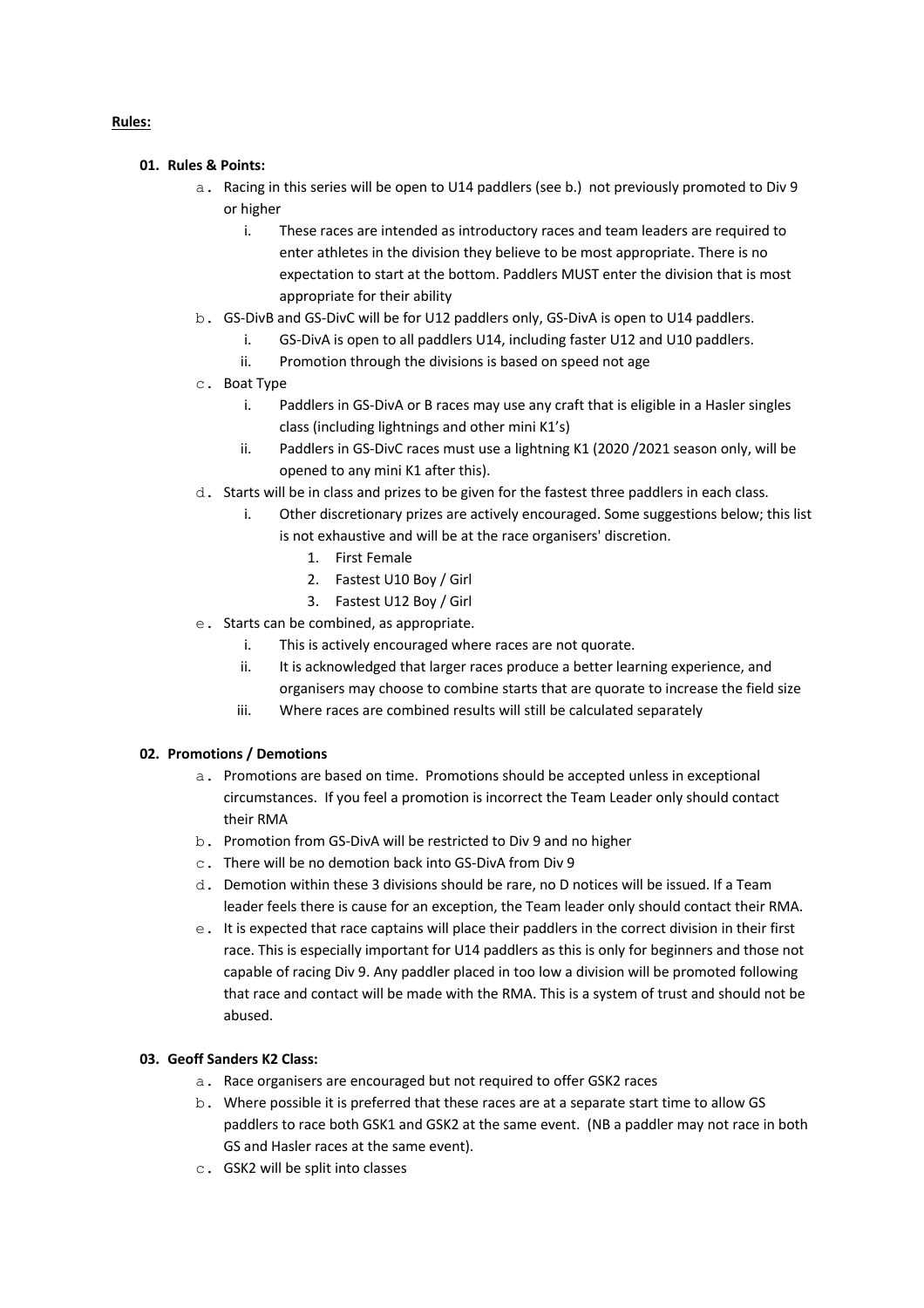- i. GSK2 (Open) open for all U14 paddlers with a maximum crew ranking of GS-DivA and GS-DivB (twoGS- DivA paddlers should race Div9K2 – see section 4). Both miniK2's and standard K2s are allowed.
- ii. GSMiniK2 open to U12 paddlers with crew rankings of GS-DivB with a GS-DivC or 2 GS-Div C paddlers. Only MiniK2's may be used
- iii. It is recognised that entries for these races will often be low and starts should be combined wherever possible.
- d. Where a GSK2 race is starting at the same time as GSK1's the organiser may combine starts as they deem best. For example, combining with GSK1 DivA with GSK2 Open
- e. There will be no promotions from GSK2 races

# **04. K2 in Hasler Divisions:**

- a. Any U14 paddlers (not yet in Div 9 or above) will be treated as Div 9 in Hasler K2 for divisional calculation purposes.
	- i. Two GS paddlers may race together in Div 9 or with other paddlers as per normal Hasler Rules.
	- ii. Unless promoted, Paddlers retain their GS ranking for K1 racing.
	- iii. Two GS-DivA paddlers racing in Div 9 K2 is actively encouraged to enable them to gain experience over 4 miles.
	- iv. Promotions for Paddlers racing in Hasler K2's either with other GS paddlers or higher ranked paddlers will be as per normal Hasler race rules
	- v. Paddlers, Parents and Team Leaders are reminded that mixed division K2s often produce promotions. The likelihood of a promotion and the ability of the paddler to cope with one should be considered prior to entry.

# **05. Geoff Sanders Memorial Trophy**

- a. Points will be scored towards the Geoff Sanders Trophy, with a paddlers 3 best scores in the season to be carried forwards to their club's total.
- b. In addition, a 40 point bonus will be awarded for any paddler promoted into the Hasler system
	- i. The RMA in conjunction with the ranking officer may withhold these bonus points if it is felt a paddler was entered into too low a class.
- c. Once in the Hasler Divisions, paddlers will not score points for the Geoff Sanders trophy but will in the Hasler system as per all Hasler paddlers

# **Transition from old system**

*Authors note - Trying to re-rank existing paddlers into the new classes would have been difficult but probably possible. However, with the Covid19 interruptions to racing it is felt a mass reranking would produce inconsistent results, as paddlers will have progressed at different rates. The below guidance should encourage a consistent approach for coaches and team leaders to rank their paddlers in the new divisions. If a paddler sits between classes please do what you think will produce the best learning experience for your athlete.* 

- These guidelines are based upon a study of average race time since 2010.
- The average race distance in this time period is unknown but times suggest it is towards the shorter end of the recommended 2 - 4km, significantly shorter than the 3.5km recommended in the Nationals rules